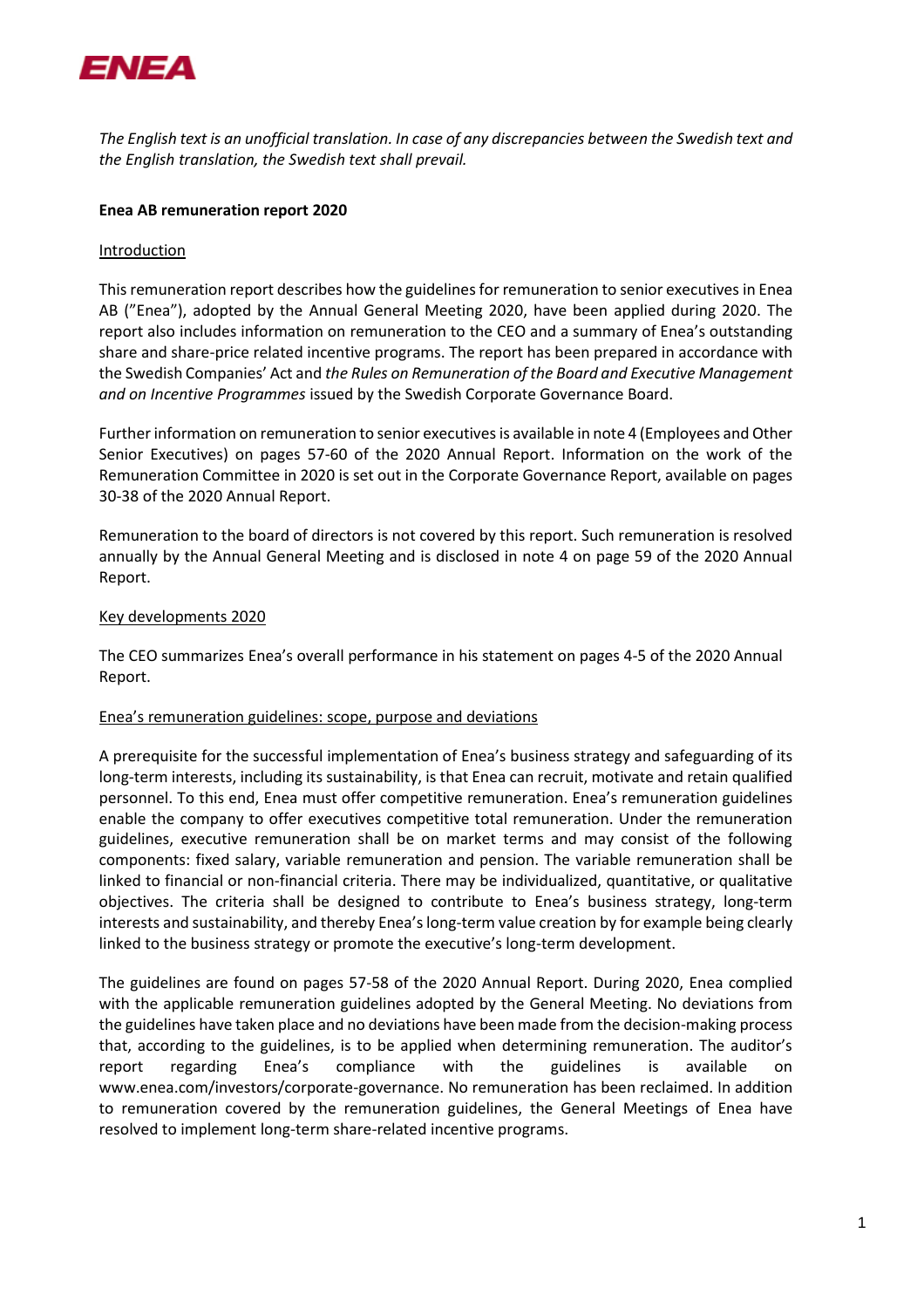

# *Table 1 – Total CEO remuneration in 2020 (kSEK)*

|                      | <b>Fixed remuneration</b> |                   |          | Variable remuneration |                       |       |                        |
|----------------------|---------------------------|-------------------|----------|-----------------------|-----------------------|-------|------------------------|
| Name (position)      | Base salary <sup>1/</sup> | Other<br>benefits | One-year | Multi-year            | Pension <sup>2/</sup> |       | Total   Fixed/Variable |
| Jan Häglund<br>(CEO) | 3,129                     |                   | 1,110    |                       | 909                   | 5.148 | 78%/22%                |

1/ Including holiday pay of kSEK 249.

2/ Pension expense, which in its entirely relates to Base salary and is premium defined, has been counted entirely as fixed remuneration.

#### Share-based remuneration

#### *Outstanding share-related and share price-related incentive programs*

Enea terminated a share-based incentive program (LTIP17) in 2020 and had two ongoing sharerelated incentive programs (LTIP18 and LTIP19) as of December 31, 2020. Participants in these incentive programs have been Group Management and other persons with senior positions in Enea. The share rights have been allotted free of charge, are subject to three-year vesting periods, and may entail free allocation of shares after the vesting period. The allocation is based on an initial allocation, which can be adjusted downwards depending on the outcome of the performance conditions for each incentive program. The allocation for LTIP17 was determined by compliance with the following performance conditions: sales targets, operating profit targets and earnings per share targets, all with the same weighting. A total of 241,230 shares were allotted for LTIP17, which corresponded to 1.1% of the shares in Enea after dilution. For LTIP18 and LTIP19, fulfilment is determined only by the performance condition earnings per share. All incentive programs require employment during the vesting period. For more information about Enea's incentive programs, see www.enea.se/investerare/bolagsstyrning/incitamentsprogram. The CEO has been allotted 42,000 share rights (corresponding to the maximum allocation before any adjustment after compliance with performance conditions) in LTIP19. Outstanding shares for LTIP18 amounted to 48,000 and for LTIP19, 402,000 as of December 31, 2020. These two programs together represented 2.1% of the shares in Enea after dilution.

## *Table 2 – Share-related incentive program to the CEO*

| Jan Häglund (CEO)      |                     |                           |                                         | Information related to the current financial year |                           |                               |               |                                                                      |             |         |
|------------------------|---------------------|---------------------------|-----------------------------------------|---------------------------------------------------|---------------------------|-------------------------------|---------------|----------------------------------------------------------------------|-------------|---------|
| <b>Main conditions</b> |                     |                           | <b>Opening</b><br>balance <sup>2/</sup> |                                                   | Shares during the<br>year | Closing balance <sup>3/</sup> |               |                                                                      |             |         |
| program period         | Name of Performance | <b>Allocation</b><br>date | 1/<br><b>Vesting</b><br>date            | 1/<br>End date<br>lock in                         | <b>Holding</b>            | <b>Allotted</b>               | <b>Vested</b> | 4/<br>Conditional Share rights Conditional<br>performance at the end | of the year | lock-in |
| LTIP19                 | 2019-2021           |                           | 2019-07-01 2022-04-29 2022-04-29        |                                                   | 42.000                    | 0                             |               | 42.000                                                               | 42.000      |         |

1/ The date of vesting and the end date lock-in (for employment) is the date of publication of the interim report Q1 2022. The preliminary date is April 29, 2022.

2/ Opening balance 2020-01-01.

3/ Closing balance 2020-12-31.

4/ Number of shares subject to performance conditions (Development of Enea's earnings per share compared to target).

#### Application of performance criteria

The performance criteria for the CEO's variable remuneration have been selected to support implementation of Enea's strategy and to encourage actions that are in Enea's long-term interest. When selecting performance criteria, the strategic goals and short- and long-term business priorities for 2020 have been taken into account. The non-financial performance criteria further contribute to adaptation of sustainability and Enea's values.